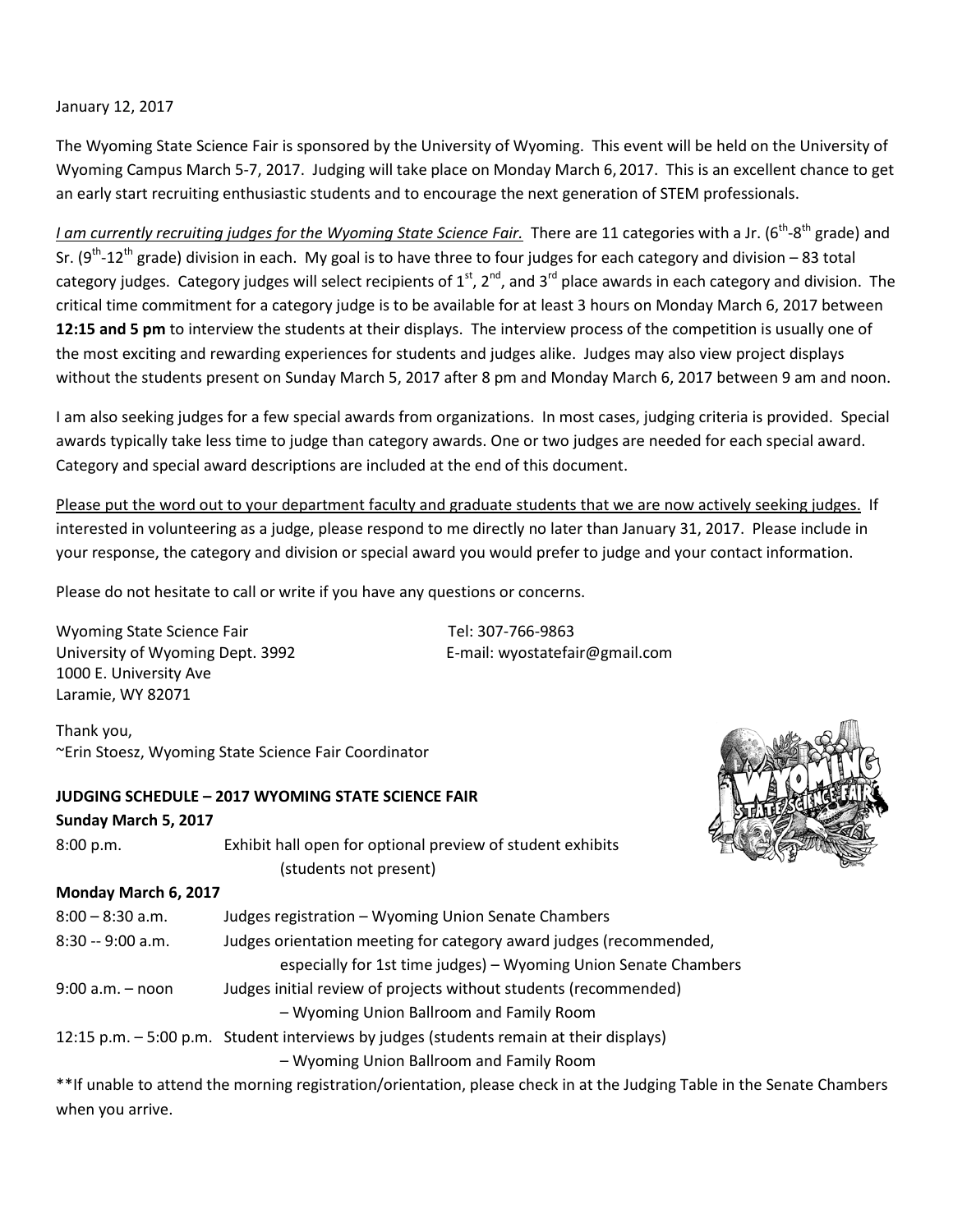## 2017 Wyoming State Science Fair Categories

Adapted from the International Science & Engineering Fair rules. **More detailed descriptions of all of these categories and sub-categories are available at https://student.societyforscience.org/intel-isef-categories-and-subcategories.**

**Animal & Plant Sciences** – This category includes all aspects of animals and animal life, animal life cycles, and animal interactions with one another or with their environment. The category also includes studies of plants and how they live, including structure, physiology, development, and classification.

**Behavioral & Social Sciences** - The science or study of the thought processes and behavior of humans and other animals in their interactions with the environment studied through observational and experimental methods.

**Biomedical & Health Sciences/Biomedical Engineering/Translational Medical Sciences** – This category combines several disciplines. 1) Biomedical & Health Sciences: Studies that are specifically designed to address issues of human health and disease. 2) Biomedical Engineering: Projects that involve the application of engineering principles and design concepts to medicine and biology for healthcare purposes including diagnosis, monitoring and therapy. 3) Translational Medical Science: Studies that aim to improve human health and longevity by translating novel discoveries in the biomedical sciences into effective activities and tools for clinical and public health use. Projects can be those that developed through basic research moving toward clinical testing or those that provide feedback about the applications of new treatments and how they can be improved.

**Biochemistry/Cellular & Molecular Biology/Bioinformatics & Computational Biology** – This category combines several disciplines. 1) Biochemistry: The study of the chemical basis of processes occurring in living organisms, including the processes by which these substances enter into, or are formed in, the organisms and react with each other and the environment. 2) Cellular & Molecular Biology: This is an interdisciplinary field that studies the structure, function, intracellular pathways, and formation of cells. Studies involve understanding life and cellular processes specifically at the molecular level. 3) Bioinformatics & Computational Biology: Studies that primarily focus on the discipline and techniques of computer science and mathematics as they relate to biological systems. This includes the development and application of data-analytical and theoretical methods, mathematical modeling and computational simulation techniques to the study of biological, behavior, and social systems.

**Chemistry/Energy: Chemical** – This category combines several disciplines. 1) Chemistry: Studies exploring the science of the composition, structure, properties, and reactions of matter not involving biochemical systems. 2) Energy: Chemical - Studies involving biological and chemical processes of renewable energy sources, clean transport, fossil fuel energy, and alternative fuels (including solar materials).

**Earth & Environmental Sciences/Environmental Engineering** –This category combines several disciplines. 1) Earth & Environmental Sciences: Studies of the environment and its effect on organisms/systems, including investigations of biological processes such as growth and life span, as well as studies of Earth systems and their evolution. This includes atmospheric science, climate science, environmental effects on ecosystems, geosciences, and water science. 2) Environmental Engineering: Studies that engineer or develop processes and infrastructure to solve environmental problems in the supply of water, the disposal of waste, or the control of pollution. This includes bioremediation, land reclamation, pollution control, recycling /waste management, and water resources management.

**Mathematics** - The study of the measurement, properties, and relationships of quantities and sets, using numbers and symbols. The deductive study of numbers, geometry, and various abstract constructs, or structures.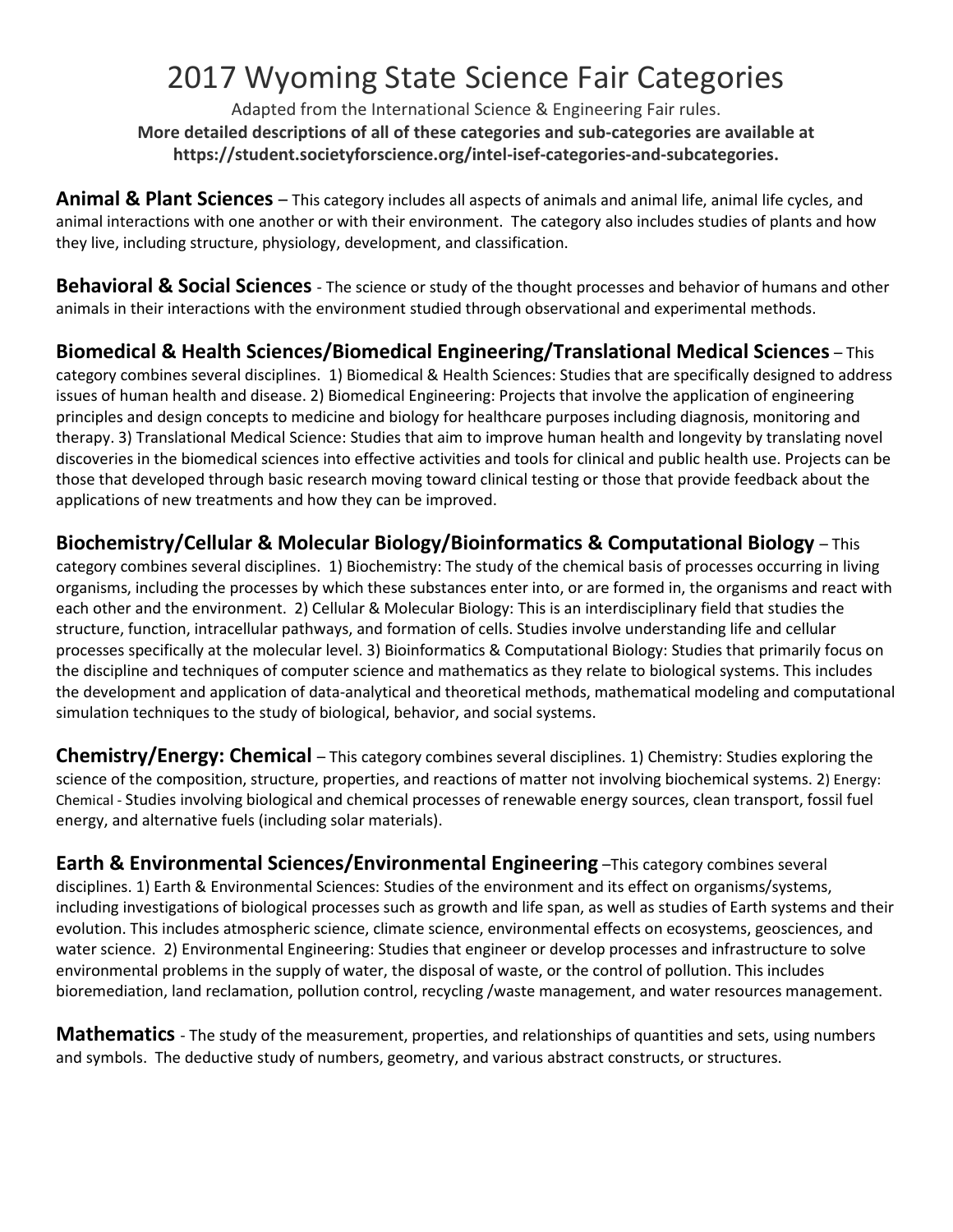# 2017 Wyoming State Science Fair Categories Continued

**Engineering Mechanics/Materials Science/Energy: Physical** - This category combines several disciplines. 1) Engineering Mechanics: Studies that focus on the science and engineering that involve movement or structure. This includes aerospace and aeronautical engineering, civil engineering, computational mechanics, control theory, ground vehicle systems, industrial engineering-processing, mechanical engineering, and naval systems. 2) Materials Science: The study of the integration of various materials forms in systems, devices, and components that rely on their unique and specific properties. This includes biomaterials, ceramic and glasses, composite materials, computation and theory, nanomaterials, polymers, and electronic, optical and magnetic materials. 3) Energy: Physical – The application of engineering principles and design concepts to study energy production and efficiency. This includes hydro power, nuclear power, solar, sustainable design, thermal power, and wind.

**Microbiology** - The study of micro-organisms, including bacteria, viruses, fungi, prokaryotes, and simple eukaryotes as well as antimicrobial and antibiotic substances.

**Physics & Astronomy** - Physics is the science of matter and energy and of interactions between the two. Astronomy is the study of anything in the universe beyond the Earth.

**Robotics & Intelligent Machines/Embedded Systems/Systems Software** – This category combines several disciplines. 1) Robotics & Intelligent Machines: Studies in which the use of machine intelligence is paramount to reducing the reliance on human intervention. This includes biomechanics, cognitive systems, control theory, machine learning, and robot kinematics. 2) Embedded Systems: Studies involving electrical systems in which information is conveyed via signals and waveforms for purposes of enhancing communications, control and/or sensing. This includes circuits, microcontrollers, networking and data communications, optics, sensors, and signal processing. 3) Systems Software: The study or development of software, information processes or methodologies to demonstrate, analyze, or control a process/solution. This includes algorithms, cybersecurity, databases, languages and operating systems, mobile apps, and online learning.

# 2017 Special Awards Needing Judges

\_\_\_\_\_\_\_\_\_\_\_\_\_\_\_\_\_\_\_\_\_\_\_\_\_\_\_\_\_\_\_\_\_\_\_\_\_\_\_\_\_\_\_\_\_\_\_\_\_\_\_\_\_\_\_\_\_\_\_\_\_\_\_\_\_\_\_\_\_\_\_\_\_\_\_\_\_\_\_\_\_\_\_\_\_\_\_\_\_\_\_\_\_\_\_\_\_\_

**American Psychological Association Certificate -** The American Psychological Association Education Directorate recognizes a student or team of students for outstanding research in psychological science. Eligible projects may come from any category relating psychological science (e.g., behavioral & social science, animal sciences, biochemistry, computer science, environmental science, mathematical science, medicine and health). Projects are judged based on creative ability, scientific thought, thoroughness, skill, and clarity.

**ASM Materials Education Foundation Special Medallion & Certificate -** The ASM Materials Education Foundation provides a medallion and certificate to the best materials engineering project at the Wyoming State Science Fair. Selection will be based on use of materials-related concepts, demonstration of structureprocessing-properties-performance relationships, presentation, understanding of the scientific method, and project display aesthetics.

**Yale Science & Engineering Association Award -** The Yale Science & Engineering Association, Inc. provides a certificate and medallion to the most outstanding 11th grade project in Computer Science, Engineering, Physics or Chemistry.